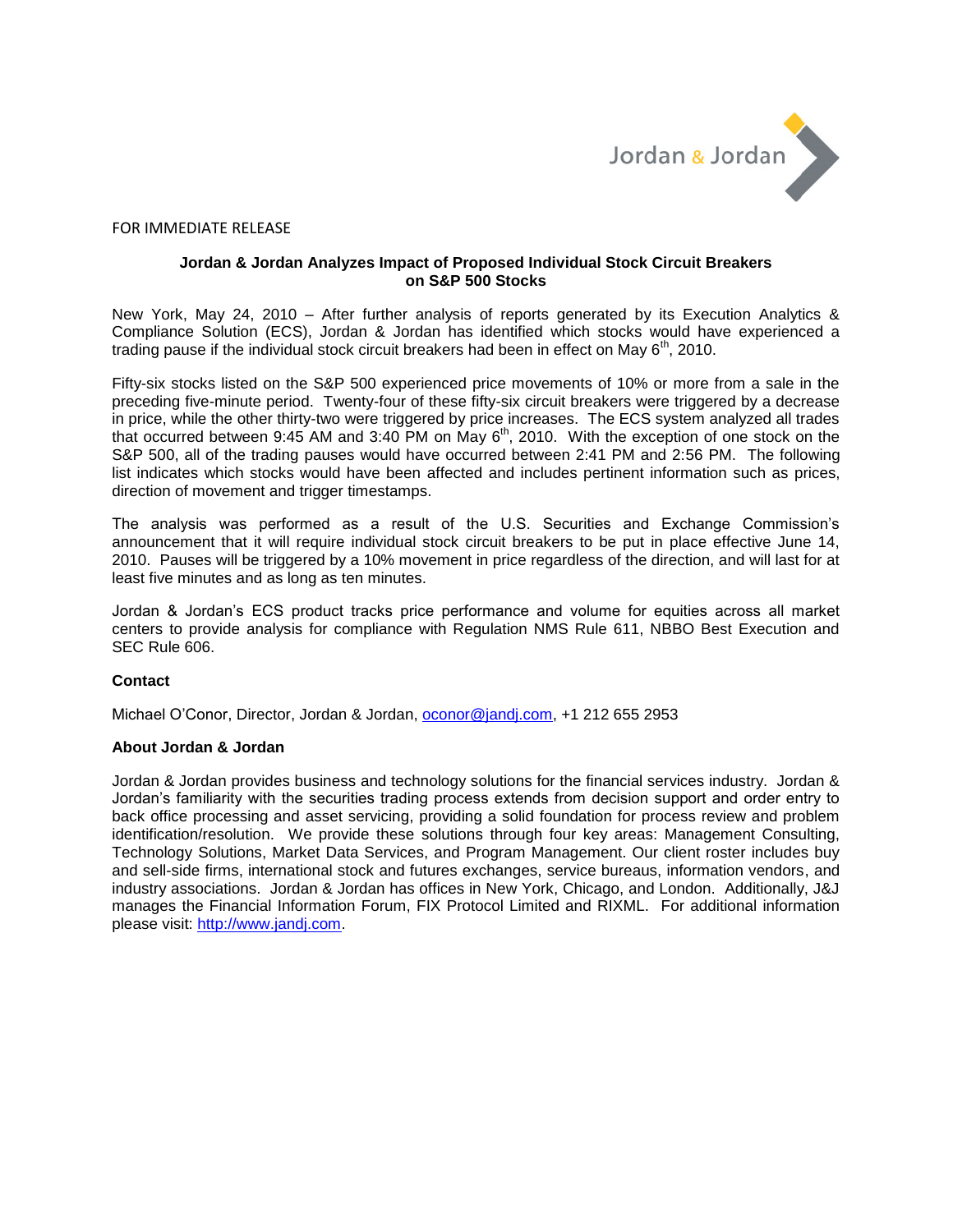| Symbol      | <b>Ref Time</b> | <b>Ref Price</b> | <b>Trigger Time</b> | <b>Trigger Price</b> |                                | Description                          |
|-------------|-----------------|------------------|---------------------|----------------------|--------------------------------|--------------------------------------|
| <b>FIS</b>  | 11:53:42        | 25.785           | 11:58:37            | 28.39                | ⇧                              | <b>Fidelity National Information</b> |
| PDCO        | 14:38:40        | 30.12            | 14:41:38            | 27.1                 | $\overline{\mathbb{U}}$        | Patterson Cos Inc                    |
| <b>ESRX</b> | 14:40:34        | 99.23            | 14:45:24            | 89.25                | $\overline{\mathbb{P}}$        | <b>Express Scripts Inc</b>           |
| <b>VAR</b>  | 14:41:11        | 53.85            | 14:45:37            | 48.43                | $\overline{\P}$                | Varian Medical Systems Inc           |
| <b>MMM</b>  | 14:41:31        | 83.5             | 14:45:39            | 75.1                 | $\overline{\mathbb{P}}$        | 3M Co                                |
| MU          | 14:41:31        | 8.41             | 14:45:39            | 7.56                 | $\overline{\mathbb{Q}}$        | Micron Technology Inc                |
| <b>HPQ</b>  | 14:41:31        | 47.66            | 14:45:47            | 42.87                | $\overline{\mathbb{L}}$        | Hewlett-Packard Co                   |
| OKE         | 14:41:11        | 45.98            | 14:45:52            | 41.24                | $\color{red} \bigtriangledown$ | <b>ONEOK Inc</b>                     |
| AAPL        | 14:41:35        | 241.47           | 14:45:58            | 217.2                | ♦                              | Apple Inc.                           |
| <b>GE</b>   | 14:41:27        | 16.84            | 14:46:09            | 15.15                | $\overline{\mathbb{Q}}$        | General Electric Co                  |
| RAI         | 14:41:32        | 52               | 14:46:13            | 46.69                | $\overline{\mathbb{U}}$        | Reynolds American Inc                |
| GLW         | 14:41:31        | 17.38            | 14:46:21            | 15.64                | $\overline{\mathbb{Q}}$        | Corning Inc                          |
| <b>SNDK</b> | 14:42:00        | 38.19            | 14:46:25            | 34.04                | $\overline{\mathbb{Q}}$        | SanDisk Corp                         |
| PG          | 14:41:59        | 61.73            | 14:46:26            | 55.54                | $\overline{\mathbb{Q}}$        | Procter & Gamble                     |
| EXC         | 14:41:45        | 41.31            | 14:46:37            | 37.1                 | $\overline{\P}$                | <b>Exelon Corp</b>                   |
| JDSU        | 14:41:46        | 10.67            | 14:46:45            | 9.51                 | $\overline{\mathbb{R}}$        | <b>JDS Uniphase Corp</b>             |
| <b>ADP</b>  | 14:41:51        | 41.9             | 14:46:51            | 37.66                | $\overline{\mathbb{L}}$        | <b>Automatic Data Processing</b>     |
| PM          | 14:41:59        | 47.03            | 14:46:54            | 42.26                | $\overline{\mathbb{P}}$        | Philip Morris International          |
| <b>CNP</b>  | 14:42:30        | 13.8             | 14:47:38            | 12.3                 | $\overline{\mathbb{Q}}$        | Centerpoint Energy Inc               |
| <b>DOW</b>  | 14:42:52        | 26.12            | 14:47:44            | 23.46                | ⇩                              | Dow Chemical                         |
| <b>CTL</b>  | 14:42:59        | 33.5             | 14:47:59            | 30.15                | $\overline{\mathbb{L}}$        | Centurytel Inc                       |
| STJ         | 14:45:50        | 34               | 14:48:13            | 37.45                | 仐                              | St Jude Medical Inc                  |
| <b>DTV</b>  | 14:48:06        | 35.81            | 14:48:18            | 31                   | リイオ                            | <b>DIRECTV Class A</b>               |
| <b>MRK</b>  | 14:46:10        | 30.7             | 14:48:20            | 33.77                |                                | Merck & Co Inc                       |
| GD          | 14:46:08        | 65.22            | 14:48:25            | 73.2                 | ⇧                              | <b>General Dynamics</b>              |
| <b>HST</b>  | 14:45:45        | 14.3             | 14:48:34            | 15.8                 | 仐                              | Host Hotels & Resorts Inc            |
| <b>DGX</b>  | 14:44:01        | 54.6675          | 14:48:40            | 48                   | ⇩                              | <b>Quest Diagnostics</b>             |
| <b>WYNN</b> | 14:46:27        | 71               | 14:49:32            | 78.4                 | 仐                              | Wynn Resorts Ltd                     |
| <b>WIN</b>  | 14:45:34        | 10.2023          | 14:49:36            | 9.18                 | $\overline{\mathbb{Q}}$        | Windstream Corp                      |
| <b>AEP</b>  | 14:44:39        | 31.42            | 14:49:37            | 28.26                | $\overline{\mathbb{Q}}$        | American Electric Power              |
| <b>PCLN</b> | 14:47:32        | 202.69           | 14:49:39            | 224                  | ⇧                              | Priceline.com Inc                    |
| MI          | 14:45:40        | 7.78             | 14:50:28            | 8.57                 | ⇧                              | Marshall & Ilsley Corp (WI)          |
| MA          | 14:49:08        | 211              | 14:50:58            | 234.88               | ⇧                              | Mastercard Inc A                     |
| PBI         | 14:49:02        | 21.6             | 14:51:44            | 23.8                 | ⇧                              | Pitney Bowes Inc                     |
| <b>CSX</b>  | 14:49:56        | 48.84            | 14:52:13            | 53.87                | 仐                              | <b>CSX Corp</b>                      |
| EQR         | 14:48:28        | 41.62            | 14:52:40            | 45.98                | ⇧                              | <b>Equity Residential</b>            |
| IPG         | 14:47:52        | 7.43             | 14:52:42            | 8.18                 | 介介                             | Interpublic Group Cos                |
| $\sf IP$    | 14:48:47        | 20.55            | 14:52:43            | 22.62                |                                | Intl Paper Co                        |
| PLD         | 14:49:12        | 10.62            | 14:52:54            | 11.74                | ⇧                              | Prologis                             |
| <b>GNW</b>  | 14:49:43        | 13               | 14:52:58            | 14.3                 | ⇧                              | Genworth Financial Inc               |
| <b>HNZ</b>  | 14:52:40        | 40               | 14:53:06            | 44                   | ⇑                              | Heinz, H.J. Co                       |
| <b>TXT</b>  | 14:49:15        | 20.06            | 14:53:11            | 22.08                | ⇧                              | <b>Textron Inc</b>                   |
| <b>CERN</b> | 14:48:32        | 74.84            | 14:53:14            | 83.95                | ⇧                              | Cerner Corp                          |
| <b>CLF</b>  | 14:48:27        | 50.81            | 14:53:23            | 55.9                 | 仐                              | <b>Cliffs Natural Resources Inc</b>  |